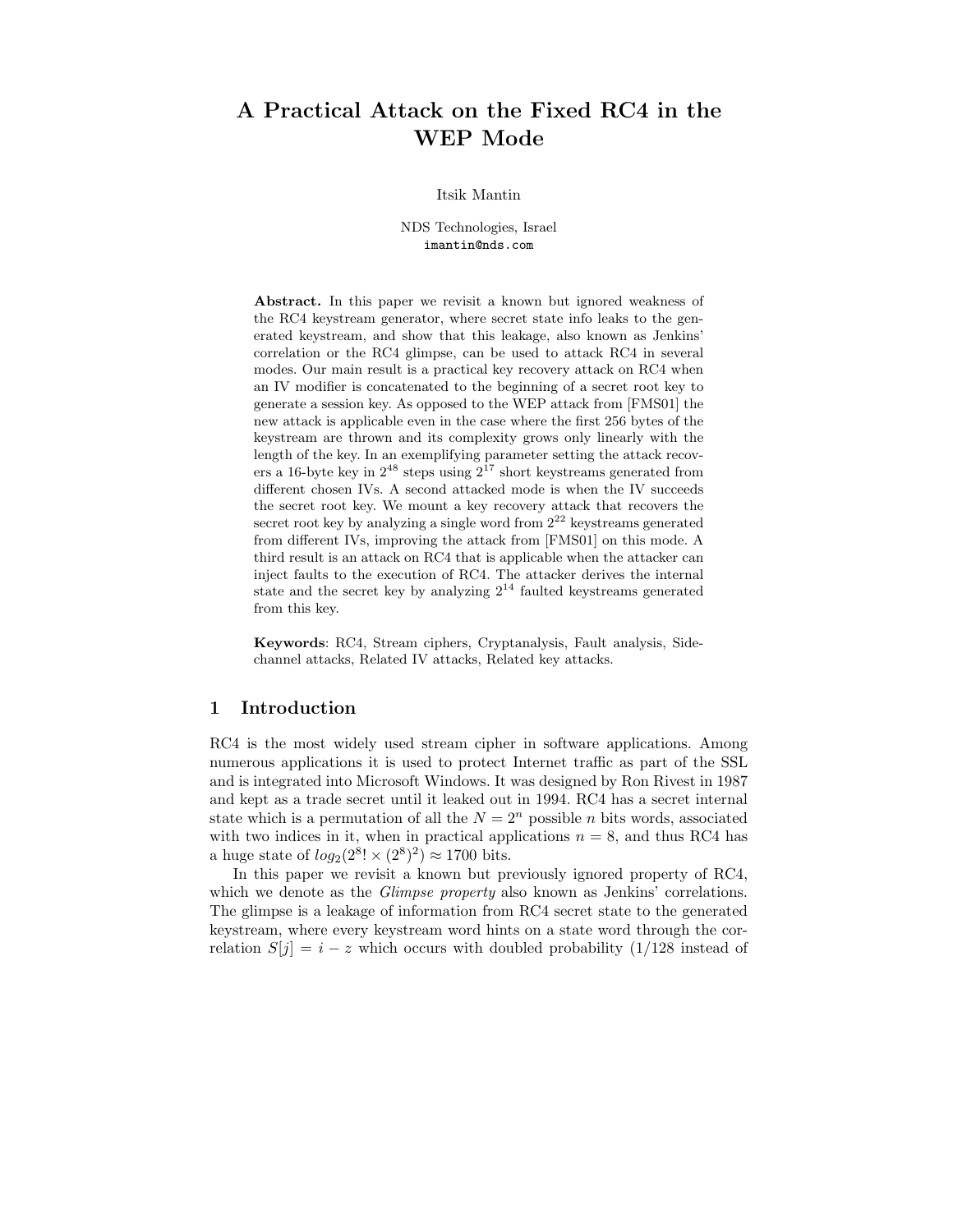$1/256$ , when i is a known index of RC4 state, z is the hinting keystream word and  $S[i]$  is the hinted entry of the secret internal state.

The glimpse property was first mentioned in the web page of Jenkins ([Jen96]) and was first brought to formal literature in [MS01] in 2001. In Chapter 7 of [Man01] Mantin analyzed the glimpse property, defined a generalized version of the correlation and discovered small biases in the keystream that stem from it. However, due to the fact that the glimpse discovers a negligible part of the internal state (one byte out of 1700) and the fact that it does so with biased but still small probability, that was the last trial for exploiting this property to attack RC4.

In this paper we revisit the glimpse in RC4 and RC4-like stream ciphers, analyze its origin and discuss the ways a cryptanalyst can use it. We define a generalized version of the glimpse and discuss the availability of the generalized correlations in RC4 and RC4-like ciphers.

Our main result is a practical key recovery attack on RC4 that works even when the common recommendation of throwing a 256-byte prefix of the keystream is adopted. The attack works in a mode of operation where an initial value  $(IV)$ is concatenated to the beginning of the root key and works in both the chosen IV and known IV models. The attack allows some data-time tradeoff that depends on the length of the root key. For example, some parameter setting for a 16-byte key allows the attacker to recover the key in  $2^{48}$  steps using  $2^{17}$  data or with  $2^{32}$  steps using  $2^{20}$  data. In the known (random) IV model the data complexity of the attack requires an additional multiplicative factor of  $N = 256$  in order to have a sufficient number of "good" IVs.

In the second part of the work we present the *fork* model where many instances of RC4 are available to the attacker with almost equal state and show that in this model an attacker can use the glimpse property to recover RC4 internal state. We show two realizations of this model; the first is where the IV modifier is concatenated to a end of a secret root key in order to generate many independent RC4 keystreams from a single secret root key. In this mode we mount a chosen and known (random) IV attacks that recover the secret key by analyzing  $2^{22}$  keystreams that were generated from this key and different IVs. Another realization of this model is where the attacker injects faults into the execution of RC4 and distorts the generated keystream. In that case we mount a fault attack that uses  $2^{14}$  faulty keystreams to recover the internal state and the secret key.

The rest of the paper is organized in the following way: In Sect. 2 we describe RC4 and previous cryptanalysis. In Sect. 3 we re-present the glimpse property and analyze its origin and availability. In Sect. 4 we describe key recovery attacks on RC4 in the preceding IV mode when the first 256 bytes are thrown. In Sect. 5 we present the *Fork* model and use the glimpse property to mount an attack on RC4 in this model. In Sect. 6 we adjust the fork model attack to mount a key recovery attack on the succeeding IV mode. In Sect. 7 we adjust the fork model attack to mount an efficient fault attack on RC4. We summarize our work in Sect. 8.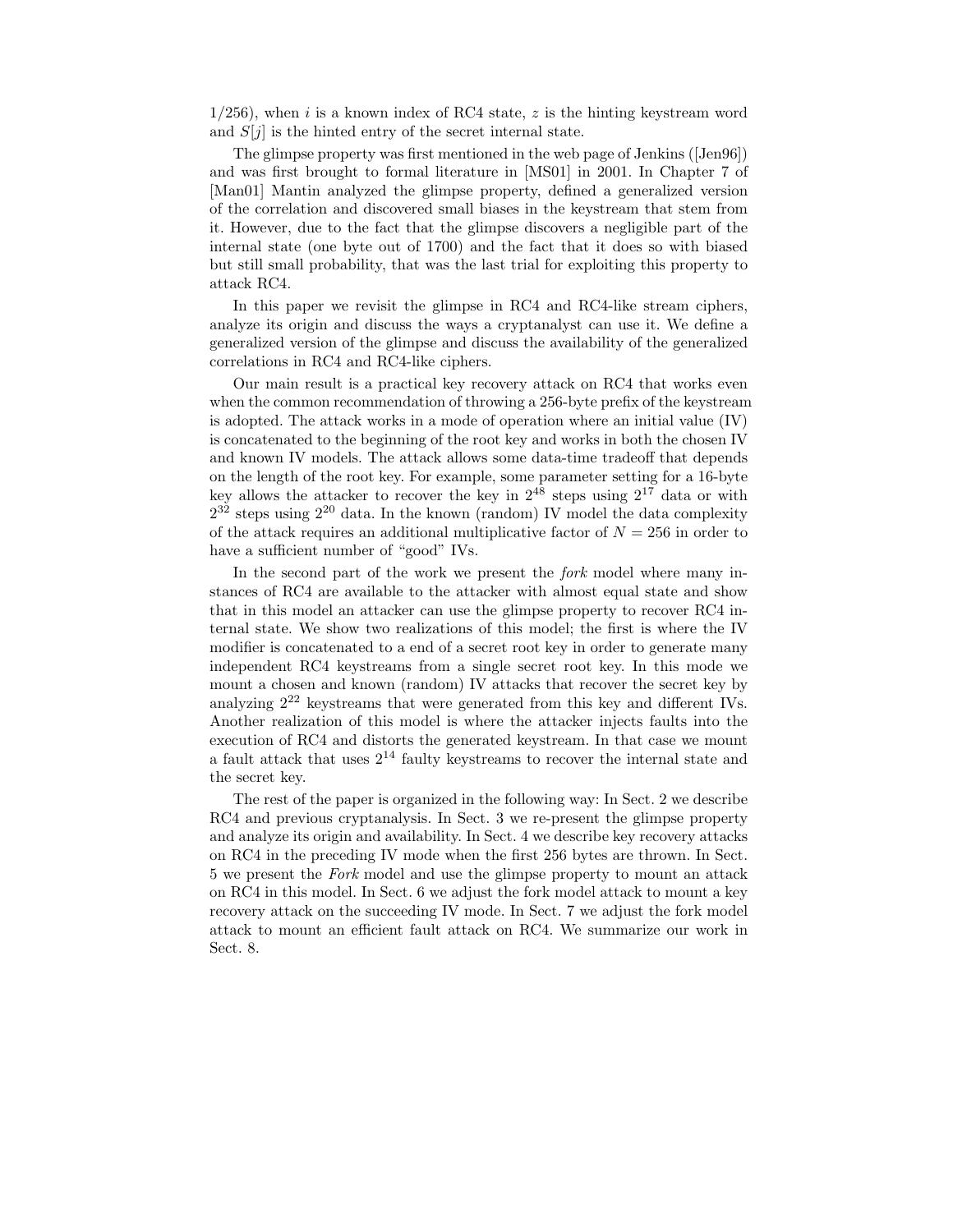# **2 RC4 and Its Security**

#### **2.1 Description of RC4**

RC4 consists of 2 parts (described in Fig. 1): A key scheduling algorithm KSA which turns a variable-size key (with typical size of 5-32 bytes) into an initial permutation S of  $\{0,\ldots,N-1\}$ , and an output generation part PRGA which uses this permutation to generate a pseudo-random keystream.

The PRGA initializes two indices  $i$  and  $j$  to 0, and then loops over four simple operations which increment  $i$  as a counter, increment  $j$  pseudo randomly, exchange the two values of S pointed to by i and j, and output the value of S pointed to by  $S[i] + S[j]$ <sup>1</sup>.

| $\text{KSA}(K[0 \dots \ell-1])$ | PRGA(K)                     |
|---------------------------------|-----------------------------|
| Initialization:                 | Initialization:             |
| For $i=0N-1$                    | $i=0$                       |
| $S[i] = i$                      | $i=0$                       |
| $i=0$                           | $S = KSA(K)$                |
| Scrambling:                     | Generation loop:            |
| For $i=0N-1$                    | $i=i+1$                     |
| $j = j + S[i] + K[i \mod \ell]$ | $j = j + S[i]$              |
| Swap(S[i], S[j])                | Swap(S[i], S[i])            |
|                                 | Output $z = S[S[i] + S[j]]$ |
|                                 |                             |

**Fig. 1.** The Key Scheduling Algorithm and the Pseudo-Random Generation Algorithm

#### **2.2 Previous Analysis of RC4**

Cryptanalysis of RC4 is divided into two main parts, analysis of the initialization of RC4 and analysis of the keystream generation. The first part focuses on the KSA, the PRGA initialization and the integration of both, whereas the last focuses on the internal state and the round operation of the PRGA.

Due to the simplicity of the initialization part and the major difference between the typical key sizes and the effective size of RC4 state, this part was subject to extensive analysis and indeed numerous significant weaknesses were discovered of many types, including classes of weak keys ([Roo95]), patterns that appear twice and three times the expected probability (the second byte bias [MS01]), propagation of key patterns through the KSA to the initial permutation and through the PRGA initialization to the prefix of the stream (the invariance weakness [FMS01]), related key attacks ([GW00]), statistical biases in different prefixes of the generated stream ([FMS01] and [PP04]) and analysis of the biased distribution of RC4 initial permutation ([Mir02] and [Man01]).

 $\frac{1}{1}$  Here and in the rest of the paper all the additions are carried out modulo N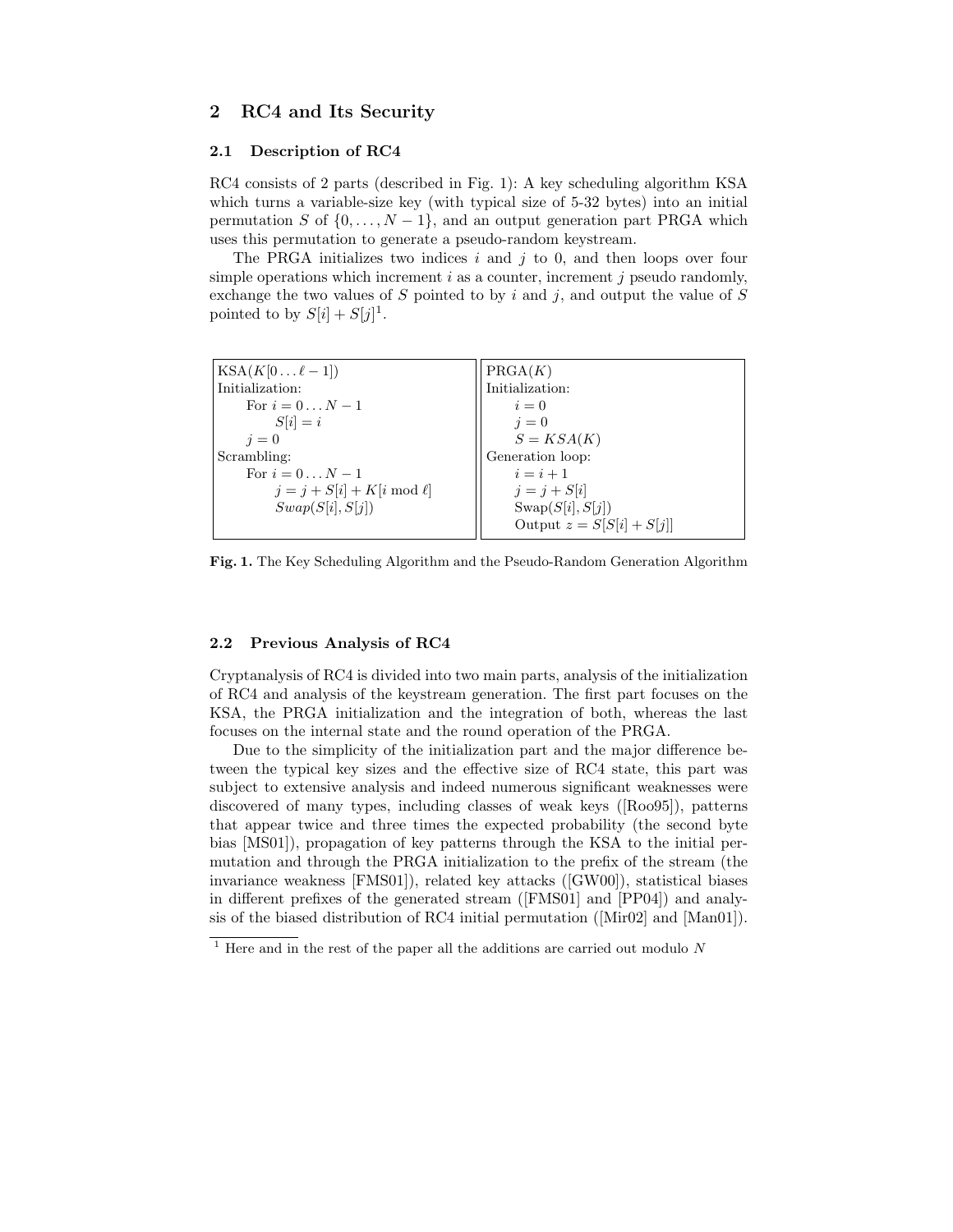However, the most devastating attack on RC4 was described in [FMS01] where RC4 was proved to have serious related-key vulnerabilities, exposing several implementations of RC4 to practical key recovery attacks, where the effected implementations are those that employ trivial key-IV combination methods such as concatenation or exclusive-or. A subsequent work by Stubblefield et-al ([SIR01]) implemented the attack on the security protocols of the international standard for wireless LAN communication 802.11b (WEP) that used RC4 in the IV concatenation mode, and these protocols were declared as broken.

This attack had a great impact on the trust of cryptographers and security designers in RC4 and the common practice for using RC4 today includes hardening of the initialization process by omitting some prefix of the keystream, usually 256 bytes as recommended by RSA laboratories in [RSA01]. This hardening neutralizes most of the attacks and weaknesses that were discovered in RC4 initialization. However, this mode still has some weaknesses, including a biased distribution of the PRGA initial permutation ([Mir02]) and statistical biases in the first bytes that are emitted after the  $256^{th}$  round ([PP04]).

Statistical analysis of the keystream generation part gave rise to several weaknesses and biased patterns in RC4 keystreams. Golić ( $[Gol97]$ ) and Fluhrer and McGrew ([FM00]) designed distinguishers of RC4 streams from random streams that require  $2^{44.7}$  and  $2^{30.6}$  keystream words respectively. Subsequently Mantin improved these results in [Man05] and designed a  $2^{28}$  distinguisher. In his paper he also described several families of patterns denoted in [Man05] as recyclable patterns, which occur in RC4 keystreams with extremely high probability that is several times the probability in random streams, and described an algorithm that uses these patterns to predict in some rare cases bits and full bytes of RC4 with success probabilities that are close to 1.

Several other classes of RC4 partial states were defined and analyzed in [FM00], [MS01] and [PP03] as such that create unique patterns in the output stream and allow a viewer of the output stream to recover parts of the internal state with more than trivial probability (chapter 2 of [Man01] contains an overview of these classes). The cycles structure of RC4 state progression was also analyzed in [MT98] and [Fin94], where the last describes short cycles that are unreachable by RC4. [KM+98], [MT98] and [Gol00] describe state recovery attacks through backtracking with complexity that is less than the square root of an exhaustive search over all possible states. However, due to the hugeness of the state (1700 bits for  $n = 8$ ), these attacks are completely impractical as they require more than  $2^{700}$  steps. Mantin in [Man05] describes an approach that under some circumstances can improve this attack significantly through using the recyclable patterns.

Two variants of RC4 were recently proposed, both slightly more complex than the original RC4 and are claimed to be more secure than it. RC4A ([PP04]) was designed by Paul and Preneel and works with two RC4 tables. The generation stage of RC4A is slightly more efficient than RC4's, but the initialization stage requires at least twice the effort of RC4 initialization. VMPC ([Zol04]) was designed by Zoltak and includes several changes to the KSA, the IV integration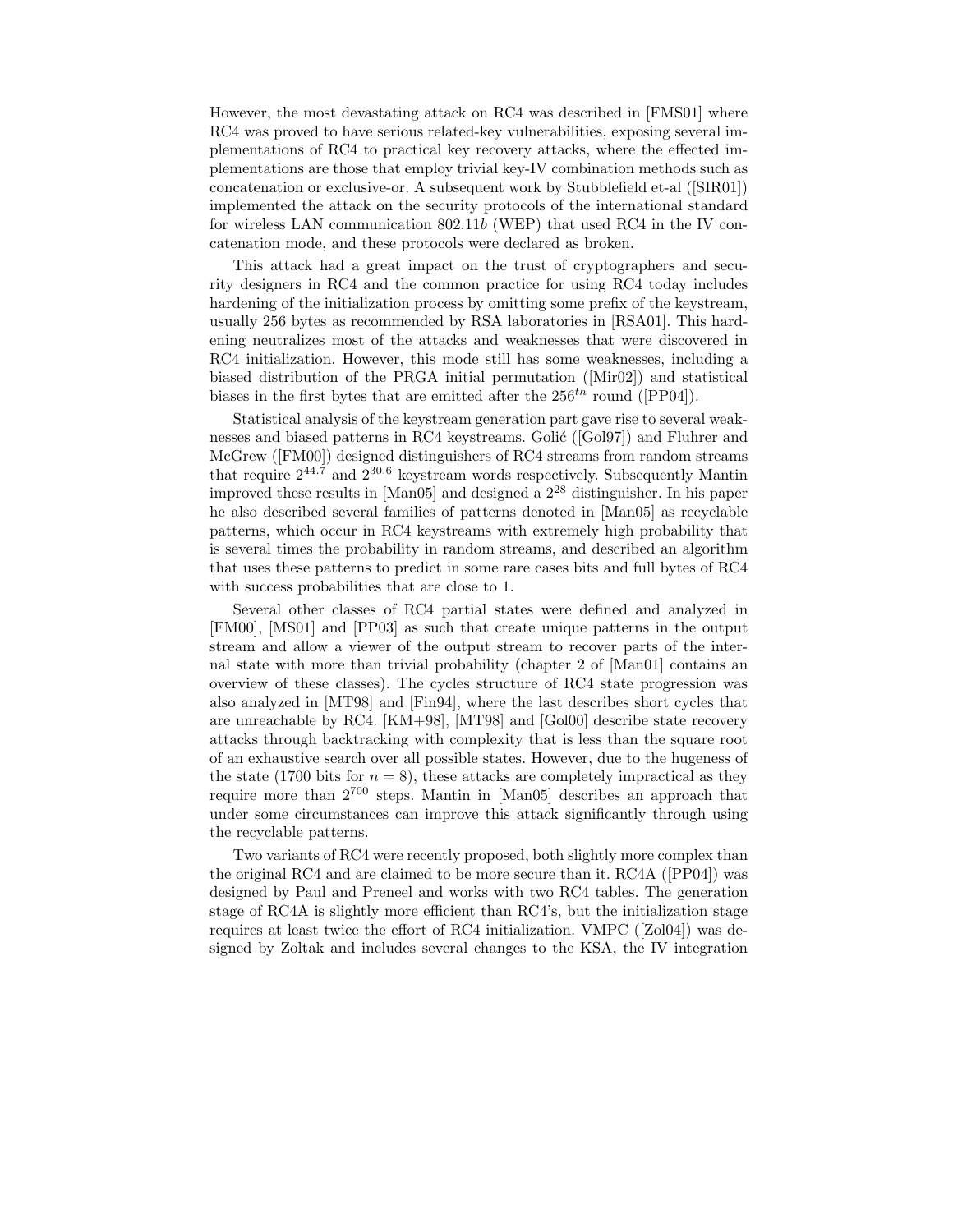method, the PRGA initialization, the round operation and the output selection method. Maximov described in [Max05] distinguishers for both variants, requiring  $2^{54}$  data for VMPC and  $2^{58}$  data for RC4A and Tsunoo et-al subsequently described in [TS+05] a prefix distinguishers for VMPC and RC4A keystream generators, requiring  $2^{23}$  keystream prefixes for RC4A and  $2^{24}$  keystream prefixes for VMPC. A regular distinguisher (as opposed to a prefix distinguisher) of RC4A was shown in [Man05] that needs a keystream of 2<sup>29</sup> keywords and is an adjusted variant of the RC4 distinguisher mentioned in this work.

The trend of side-channel attacks had not skipped RC4. Hoch and Shamir made in [HS04] an exhaustive fault analysis of many stream ciphers including RC4 and found them all vulnerable to key recovery attack in this model. In particular their attack on RC4 requires  $2^{16}$  faults. Biham et-al proposed in [BGN05] two other fault attacks on RC4; in the impossible fault attack is based on using faults to force the cipher to enter the impossible states known as Finney's states ([Fin94]). In the differential fault attack, the attacker compares many faulty keystreams to a non-faulty keystream and identifies the three permutation entries that are used in the first round, the second round, etc. Several variants and optimizations for this attack are described and the best configuration of the attack requires  $2^{10}$  faults and key resets.

#### **2.3 Notations**

In vast majority of RC4 implementations  $N = 256$  and  $n = 8$ . In many cases we simplify expressions by using numbers instead of parameters. Whenever appropriate, we mention this conversion.

For a positive integer X we use the notation  $[X]$  to specify the domain of indices modulo X, i.e.,  $[X] = \{0, 1, \ldots, X - 1\}$ . We denote the domain of permutations of  $[X]$  as  $\mathcal{P}[X]$ .

We use the notations  $i_t, j_t$  and  $S_t$  for the indices i and j and the permutation S after round t, where the rounds are indexed in accordance with i, i.e.,  $i_t = t$ . Thus the KSA has rounds  $0, \ldots, 255$  and the PRGA has rounds  $1, 2, \ldots$  We use the same indexing for both the KSA permutations and the PRGA permutations and whenever there might be a confusion, we use the notations  $S^{(KSA)}$  and  $S^{(PRGA)}$  respectively.

The output function  $Z : \mathcal{P}[X] \times [X] \times [X] \to [X]$  is defined on RC4 states as  $Z(S, i, j) \stackrel{def}{=} S[S[i] + S[j]]$ . We denote output words with z and index them in the same manner as i and j, i.e.,  $z_t = Z(S_t, i_t, j_t)$ . We denote the KSA key as K and its length as  $\ell_K$ .

# **3 The Glimpse**

The glimpse property as was first introduced in [Jen96] is defined in Theorem 1. **Theorem 1 (The Glimpse Main Theorem).** *Let*  $i \in [N]$ *. Then* 

$$
\mathbb{P}_{j \in R[N], S \in R} \mathcal{P}[N][S[j] = i - Z(S, i, j)] \approx 2/N \tag{1}
$$

$$
\mathbb{P}_{j \in R[N], S \in R} \mathcal{P}[N][S[i] = j - Z(S, i, j)] \approx 2/N \tag{2}
$$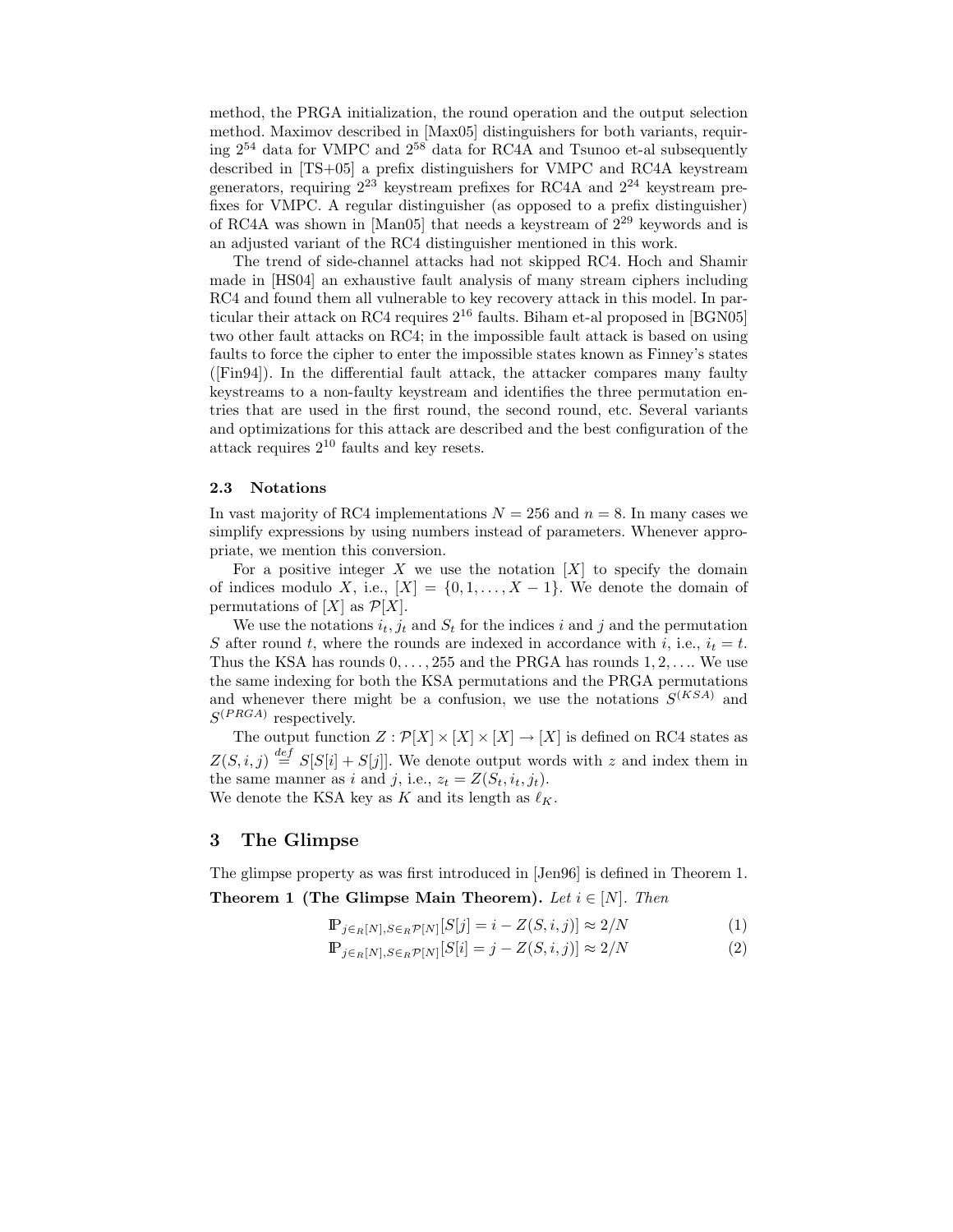In other words, when  $z$  is the output then

$$
\mathbb{P}[S[j] = i - z] \approx \mathbb{P}[S[i] = j - z] \approx 2/N
$$

The proof of Theorem 1 appears in the discussion of useful states in Sect. 2.3 of [Man01], and we only bring the intuition behind one of them (the second stems from symmetry). In the case where  $i = S[i] + S[j]$ , the correlation occurs with probability 1 since

$$
Z(S, i, j) = S[S[i] + S[j]] = S[i] = i - S[j]
$$
\n(3)

In the other case  $(i \neq S[i] + S[j])$ , the correlation occurs with a probability of  $1/N$  and thus the overall probability is

$$
1/N \cdot 1 + (1 - 1/N) \cdot 1/N \approx 2/N \tag{4}
$$

A generalized version of the glimpse was proved in Sect. 7 of [Man01], where different relations between i and z hint on corresponding relations between  $S[i]$ and  $S[i]$ . This generalization is given in Theorem 2.

**Theorem 2.** Let f be a  $[N] \rightarrow [N]$  function and let  $h_f(x) \stackrel{def}{=} f(x) + x$ . Suppose<br>that he is on-to-one in the domain  $[N]$  and onto  $[N]$ . Then for every  $i \in [N]$ *that*  $h_f$  *is on-to-one in the domain* [N] *and onto* [N]*. Then for every*  $i \in [N]$ *,* 

$$
\mathbb{P}_{j \in R[N], S \in R} \mathcal{P}[N][S[j] = f(S[i]) | i = h_f(Z(S, i, j))] \approx 2/N \tag{5}
$$

The original glimpse is a special case with the degenerated function  $f(x) \stackrel{def}{=}$ <br>z and  $h_s(z) = i$ . The base condition  $i = h_s(Z(S, i, i))$  occurs always and  $i - z$  and  $h_f(z) = i$ . The base condition  $i = h_f(Z(S, i, j))$  occurs always and thus the probability of the derived condition  $[S[j] = f(S[i])$  is always  $2/N$ . Thus many relations between the index  $i$  and the output word  $z$  imply corresponding relations between the permutation entries that are used.

In Sect. A of the appendix we discuss the availability of the glimpse and show that it exists in many other output selection functions. Notice that since the index  $j$  is secret, the output hints on a value in an unknown location. However, the value in this location was in a known location  $i$  immediately before this round and furthermore, this is the same value that was used to update  $j$  in this round. These facts underline the analysis in the rest of the paper.

# **4 Attacking the Truncated RC4**

One of the most popular IV combination methods for RC4 and other stream ciphers is a concatenation of the IV to the root key in order to obtain a one-time session key. This mode of operation was attacked by Fluhrer et-al in [FMS01] both in the case where the IV is concatenated to the end of the root key (we denote this mode as the succeeding IV mode) and in the case where the IV is concatenated to the beginning of the root key (we denote this mode as the preceding IV mode). Their attack on the preceding IV mode was found applicable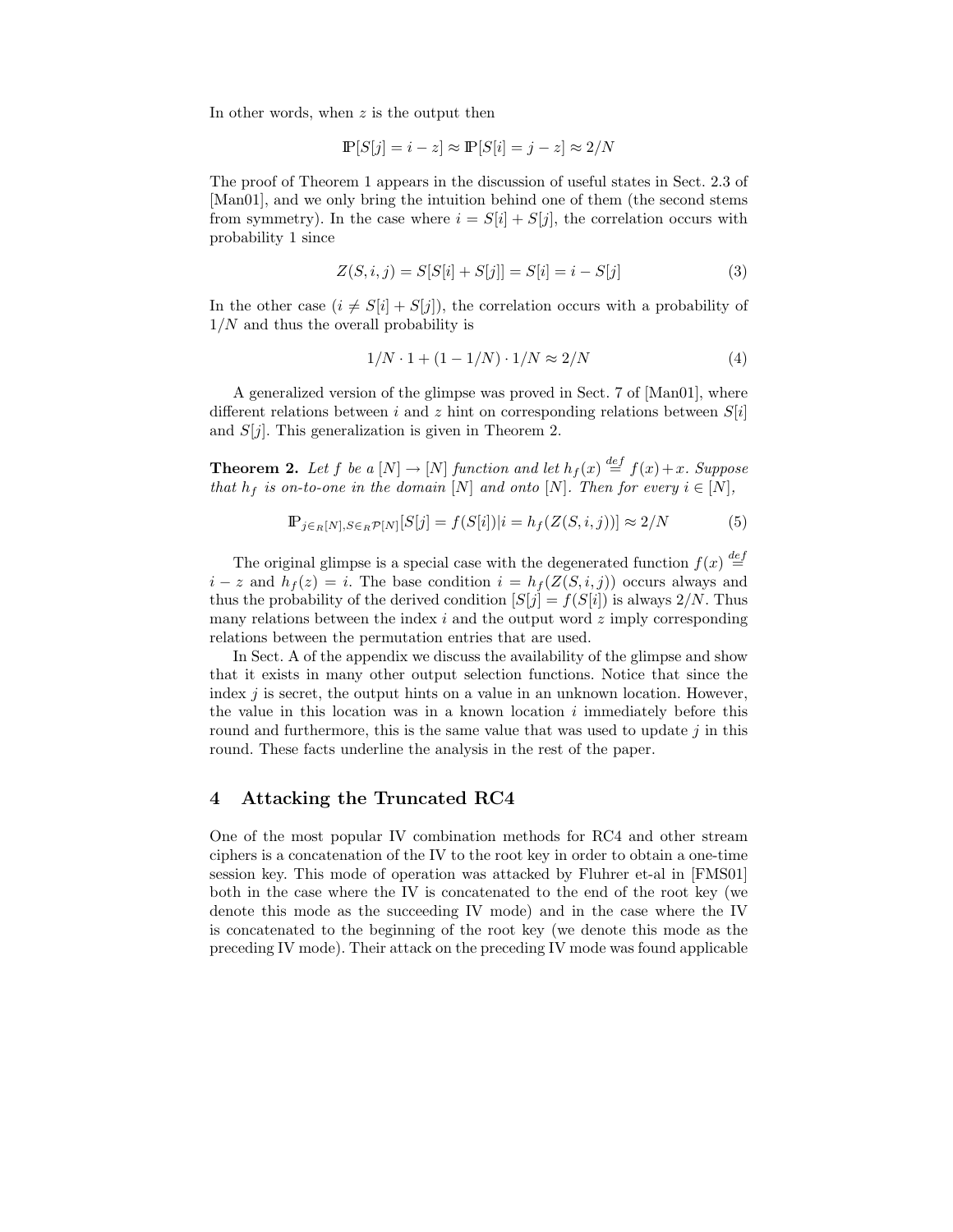to the RC4 implementation in WEP and it is sometimes referred to as the WEP attack or the FMS attack. The attack recovers the bytes of the root key one at a time, where in the iterative step IVs are selected that cause leakage of information from the target keyword into the first word of the generated keystream2. Since the publication of this attack in 2001 the common practice in implementations of RC4 is to throw a prefix of 256 bytes from the keystream and thus prevent access of the attacker to the first output word and foil the attack. We denote this usage mode of RC4 as *the truncated RC4*.

In this section we present a new attack on the truncated RC4. The attack resembles the FMS attack in many aspects, where instead of using the leakage of the keyword to the first output word, we use the glimpse property to redirect the leakage to the  $257<sup>th</sup>$  keystream word and thus overcome the omission of the first keystream words.

The rest of this section is organized as follows. We first describe the WEP attack and the way in which particular keywords leak to the first keystream word. Afterwards we present a new leakage scenario where keyword info leaks to the  $257<sup>th</sup>$  keystream word. We describe how the attack uses this leakage scenario to recover the root key and end with complexity analysis and a comparison to the WEP attack.

#### **4.1 The WEP Attack**

We denote the root key as  $RK$  and the session key that is combined from  $RK$  and an IV as  $SK$ . We denote the length of these keys by  $|RK|$  and  $|SK|$  respectively and the length of the IV by  $\ell_{IV}$  and thus  $|SK| = |RK| + \ell_{IV}$ .

The attack recovers the keywords one at a time. The iterative step of the attack assumes knowledge of some prefix of the RC4 keywords, and uses the first word of each of several keystreams to derive the next keyword (which we denote below as the target keyword). The attack starts with the known IV as a basis, and repeatedly applies the iterative step in order to recover all the keywords in the root key. The keystreams from which first words are taken to recover the target keyword, are carefully selected according to the IV that was used to generate them.

**The Iterative Step.** The iterative step for the  $(x+1)^{th}$  keyword  $SK[x]$  (which is  $RK[x-\ell_{IV}]$  as the target keyword simulates the first x steps of the KSA using the x known keywords in order to recover the permutation after x rounds  $S_{x-1}$ . The KSA uses the next keyword, which is the target keyword, to calculate the value of j in the next step  $j_x$  and thus this keyword can be easily derived from j<sub>x</sub>. Since the swap in round x occurs in locations  $i_x = x$  and j<sub>x</sub>,  $S_x[x] = S_{x-1}[j_x]$ and knowing  $S_{x-1}$ ,  $S_x[x]$  leads to  $j_x$  and further on to the target keyword.

<sup>&</sup>lt;sup>2</sup> The attack is therefore a Known Plaintext Attack (KPA). Stubblefield et-al subsequently showed that the first plaintext byte in typical WEP applications is a constant header and thus the KPA model is realistic.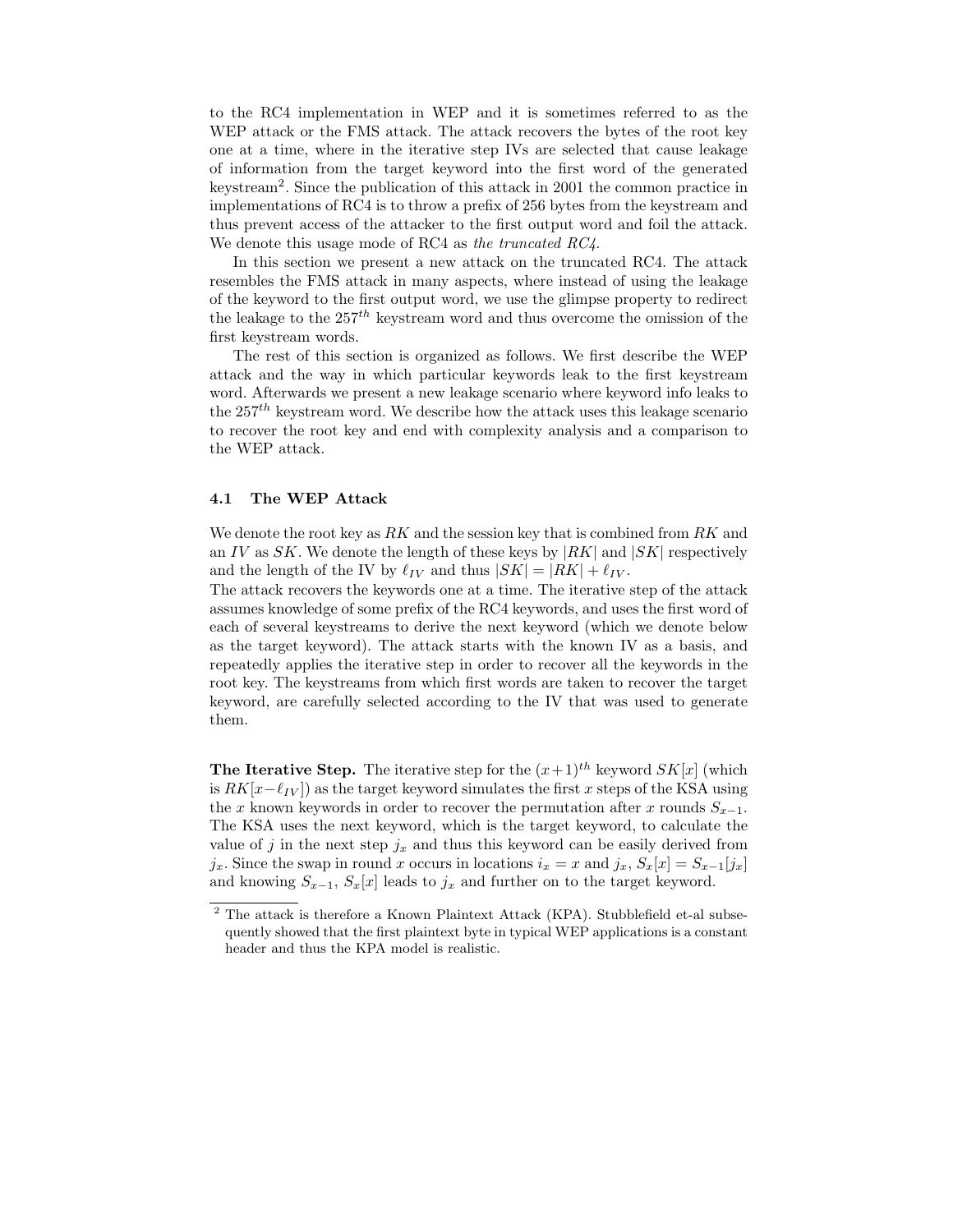The first output value is  $S[S[1] + S[S[1]]]$  and thus only three permutation entries are used for this calculation; the ones in locations 1,  $S[1]$  and  $S[1]$  +  $S[S[1]]$ . When these locations are lower than or equal to x after round x they are guaranteed not to be visited by i during the subsequent  $N - x$  rounds and with high probability of more than  $e^{-3} \approx 5\%$  (using Lemma 1, which is proved in Appendix B) no to be visited by the pseudo-random index  $j$  during these rounds. In that case, the first keystream word can be deduced with high probability from the values that are at these locations in the permutation  $S_x$ . Furthermore, when in addition  $S[1] + S[S[1]] = x$  (in [FMS01] it was denoted as the resolved condition) the first keystream word  $z_1$  is exactly  $S_x[x]$ , from which the target keyword can be derived.

Formally, when  $1, S[1] < x$  and  $S[1] + S[S[1]] = x$ , then with probability of at least 5%

$$
SK[x] = j_x - j_{x-1} - S_{x-1}[x] =
$$
  
=  $S_{x-1}^{-1}[S_x[x]] - j_{x-1} - S_{x-1}[x] \xrightarrow{w.p. 1/e^3}$   
=  $S_{x-1}^{-1}[z_1] - j_{x-1} - S_{x-1}[x]$  (6)

Thus when IVs are selected that cause  $S_{x-1}$  to satisfy the resolved condition, the above calculation points to the correct target keyword with probability of about 5%. Using this observation Fluhrer et-al recovered the target keyword through employing a simple voting mechanism where every first keystream word gives a vote to a keyword candidate.

**Analysis of the WEP Attack.** In [FMS01] it was estimated that in order to mount the attack for a particular keyword the attacker needs about 60 votes from which an average number of three votes go to the correct target keyword. In order to guarantee the 5% probability, these votes must come from situations where the resolved condition was satisfied and thus in the chosen IV model the number of IVs that are needed is 60 per keyword.

In the known IV model the situation is more complicated where the attacker must wait for IVs that lead to the resolved condition, which under reasonable randomness assumptions have a fraction of  $\frac{x}{N^2}$  and thus the  $(x + 1)^{th}$  keyword requires  $60N^2/x$  IVs. Since the data can be reused for different iterative steps the main complexity parameter for the attack is the maximal number of IVs for a keyword, which is  $60 \cdot N^2 / \ell_{IV}$ . A somewhat surprising result is that the attack works better when longer IVs are used.

#### **4.2 The New Attack**

We present a similar leakage from the target keyword in two stages, to  $S_1^{(PRGA)}[1]$ <br>and through it to the 257<sup>th</sup> keystream word  $z_{25}$ and through it to the  $257^{th}$  keystream word  $z_{257}$ .

We first describe the way  $S_x[x]$  reaches location 1 of S. Suppose that after round  $x - 1$  of the KSA we have  $S_{x-1}[1] = x$ . In the next round some arbitrary value Y, pointed to by j, is swapped into location x. This Y leads to the target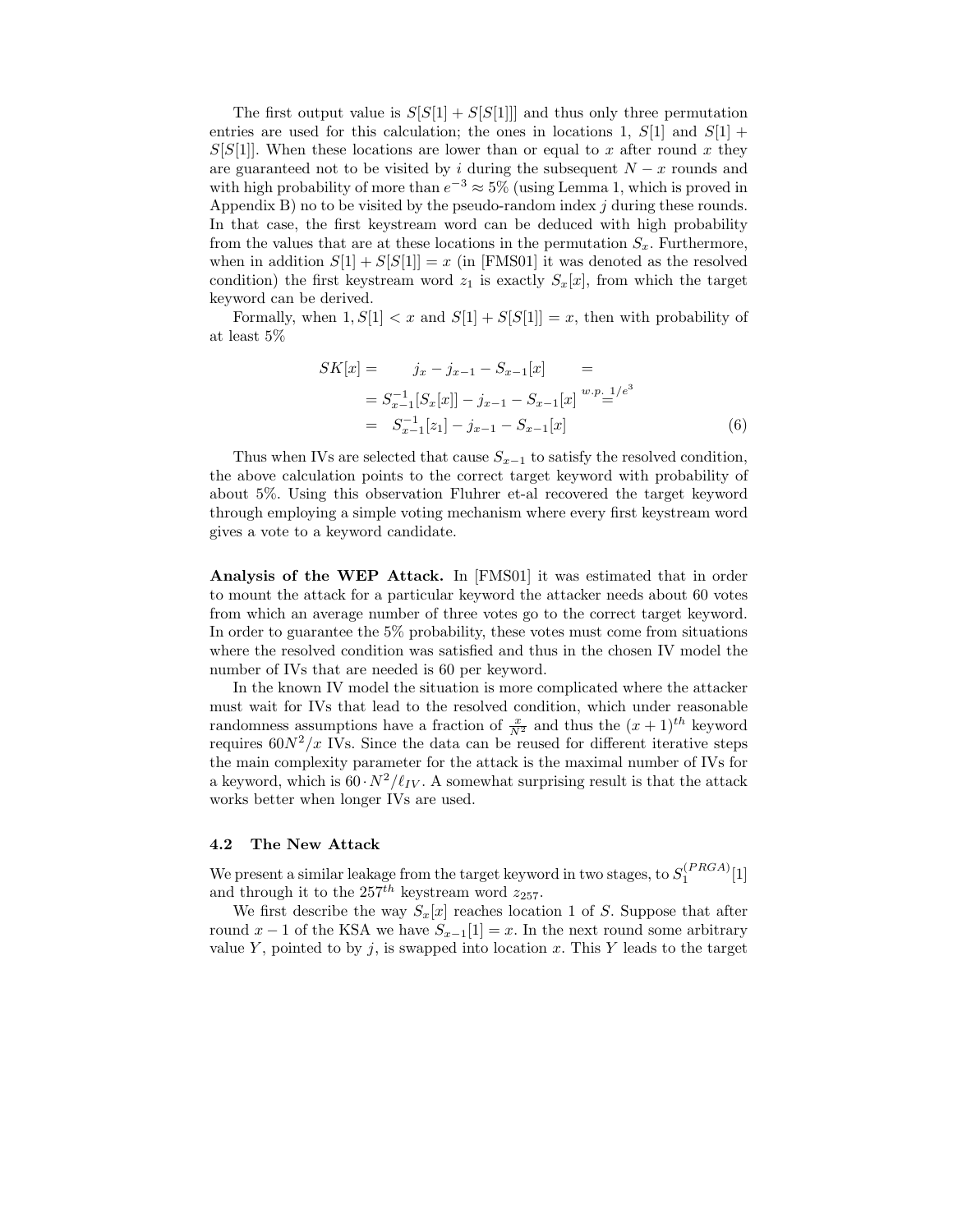keyword in the same manner as in the WEP attack (known  $S_{x-1}$ , Y leads to  $j_x$ ,  $j_x$  leads to  $SK[x]$ . Suppose that during the remaining  $N - x$  KSA rounds the values  $x$  and  $Y$  remain at locations 1 and  $x$ . The probability of this event is at least  $1/e^2$  (using Lemma 1). In the first round of the PRGA round we get

$$
i_1 = 1 \tag{7}
$$

$$
j_1 = j_0 + S_0^{(PRGA)}[1] = S_x^{(KSA)}[1] = x
$$
\n(8)

$$
S_1^{(PRGA)}[1] = S_0^{(PRGA)}[j_1] = S_x^{(KSA)}[x] = Y
$$
\n(9)

Thus with probability  $1/e^2$  target keyword info leaks into  $S_1^{(PRGA)}[1]$ . In the  $\pm 255$  rounds of the PRGA *i* traverses locations 2 and 255.0 and with probnext 255 rounds of the PRGA *i* traverses locations  $2, \ldots, 255, 0$  and with prob-<br>ability  $1/e$  (again we use Lemma 1) the index *j* also skips location 1 and then ability  $1/e$  (again we use Lemma 1) the index j also skips location 1 and then  $c(PRGA)_{[1]}$   $V$  Henrican the aliment agency is formed  $S_{256}^{(PRGA)}[1] = S_1^{(PRGA)}[1] = Y$ . However, the glimpse property causes information on this particular byte to leak to the next keystream word and thus we complete a leakage chain from the target keyword to  $z_{257}$ .

Combining these observations with the glimpse probabilities we get (probabilities are presented over the equality sign)

$$
i_{257} - z_{257} \stackrel{2/N}{=} S_{256}^{(PRGA)}[1] \stackrel{1/e}{=} S_1^{(PRGA)}[1] \stackrel{1/e^2}{=} Y \tag{10}
$$

Thus we reach a probability of  $2e^{-3}/N$  for the complete scenario to occur and in this case the correct target keyword is

$$
SK[x] = S_{x-1}^{-1}[i_{257} - z_{257}] - j_{x-1} - S_{x-1}[x]
$$
\n(11)

Notice that when the chain breaks, there is still a probability of  $1/N$  to have a lucky guess and thus the overall probability for a successful guess is

$$
\mathbb{P}[SK[x] = S_{x-1}^{-1}[i_{257} - z_{257}] - j_{x-1} - S_{x-1}[x]] \approx
$$
\n
$$
\approx \frac{2}{e^3 N} \cdot 1 + (1 - \frac{2}{e^3 N}) \cdot \frac{1}{N} =
$$
\n
$$
= \frac{1}{N} + \frac{2}{e^3 N} \cdot (1 - \frac{1}{N}) \approx
$$
\n
$$
\approx \frac{1}{N} \cdot (1 + \frac{2}{e^3}) \approx 1.1 \cdot \frac{1}{N}
$$
\n(12)

Simulations we carried out show that this analysis is somewhat optimistic and that the actual probability for a correct guess (given that the IV conditions are satisfied) is  $1.075 \cdot 1/N$ .

#### **4.3 Complexity Analysis**

Next we compare the attack parameters and probabilities to those of the WEP attack. The probability of having a "good" IV *increases* from  $\frac{x}{N^2}$  in the WEP attack to  $1/N$  (need only  $S_{x-1}[1] = x$ ). However, the advantage in the voting process significantly decreases from 5% to 1.075/256. Thus the voting in this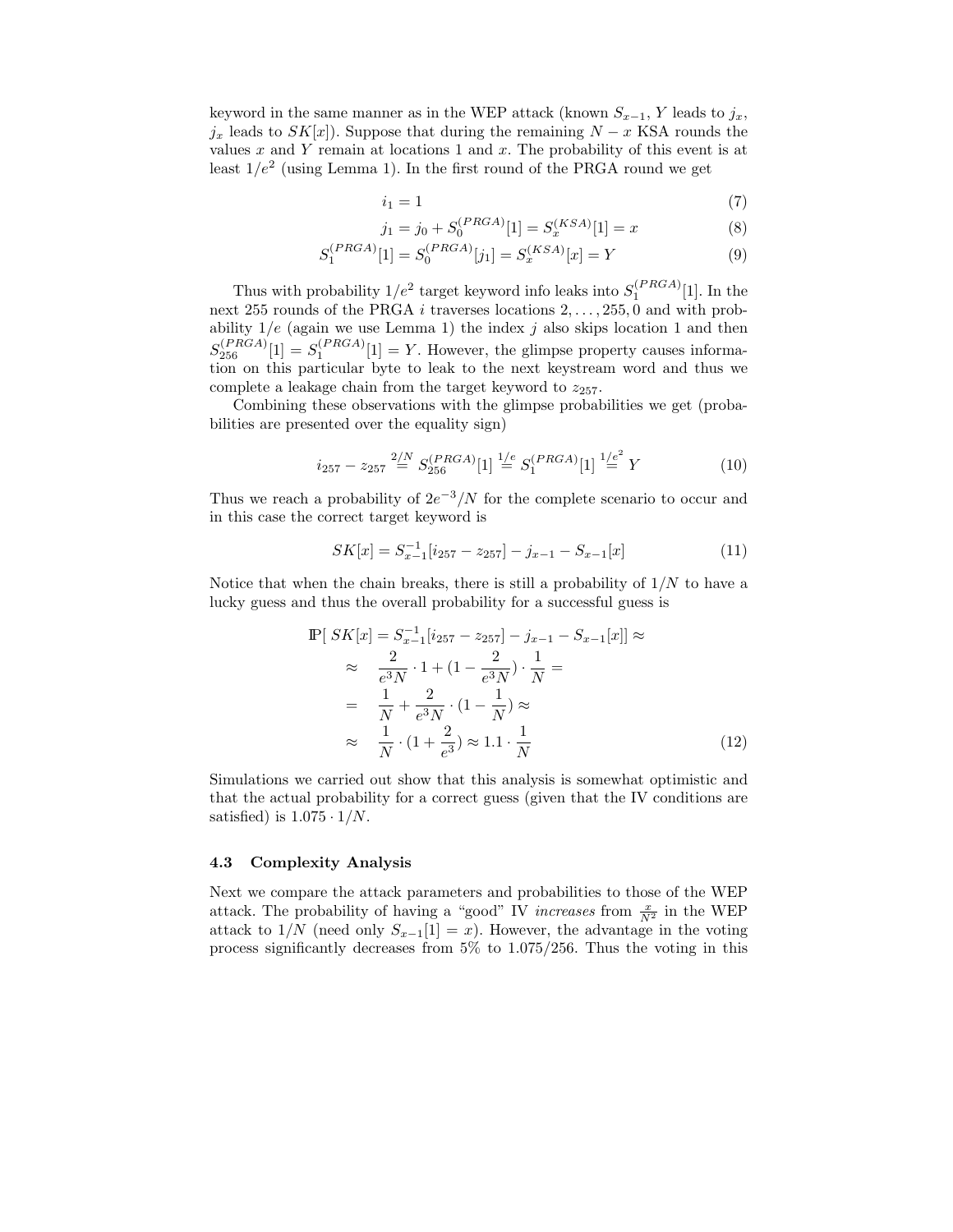attack is much harder than in the WEP attack, even though a larger fraction of the IVs are "good" and this voting requires almost one million "good" IVs (see Fig. 2) for recovering the target keyword with a probability that is close to 1.

However, a smarter key recovery algorithm can tolerate some errors in the guessing. The algorithm can guess  $C$  possible values for every keyword and check all the possible  $C^{\ell_K}$  branches, where a typical value for C is 4-5. Typical RC4 keys are 16 bytes or below, which makes the number of possibilities checked by the algorithm no more than  $5^{16} \approx 2^{37}$ . This attack can be further optimized by using a smart branching strategy that instead of using a fixed branching factor, selects the number of branches according to the result of the voting, e.g., avoiding branching when a single value sticks out clearly as the correct keyword. However, in this extended abstract we limit the discussion to the simple case of a fixed branching factor.



**Fig. 2.** The number of IVs that are required for different success probabilities (for the attack on the Truncated RC4). The different graphs are for different selections of the branching factor C.

In Fig. 2 we show the number of samples of "good" IVs that are required for different success probabilities and different selections of the branching factor C. For example, for  $C = 8$  the attack requires a practical amount of  $2^{17}$  "good" IVs in order to get a success probability of 80% for recovery of every keyword. The selection of C depends heavily on the key length, where large C's can be used only when the key is short. For example, for a 16-byte key, using  $C = 8$  implies only when the key is short. For example, for a 16-byte key, using  $C = 8$  implies<br>a time complexity of  $8^{16} - 2^{48}$  and using  $C = 4$  the time complexity drops to a time complexity of  $8^{16} = 2^{48}$  and using  $C = 4$  the time complexity drops to  $2^{32}$ 2<sup>32</sup>.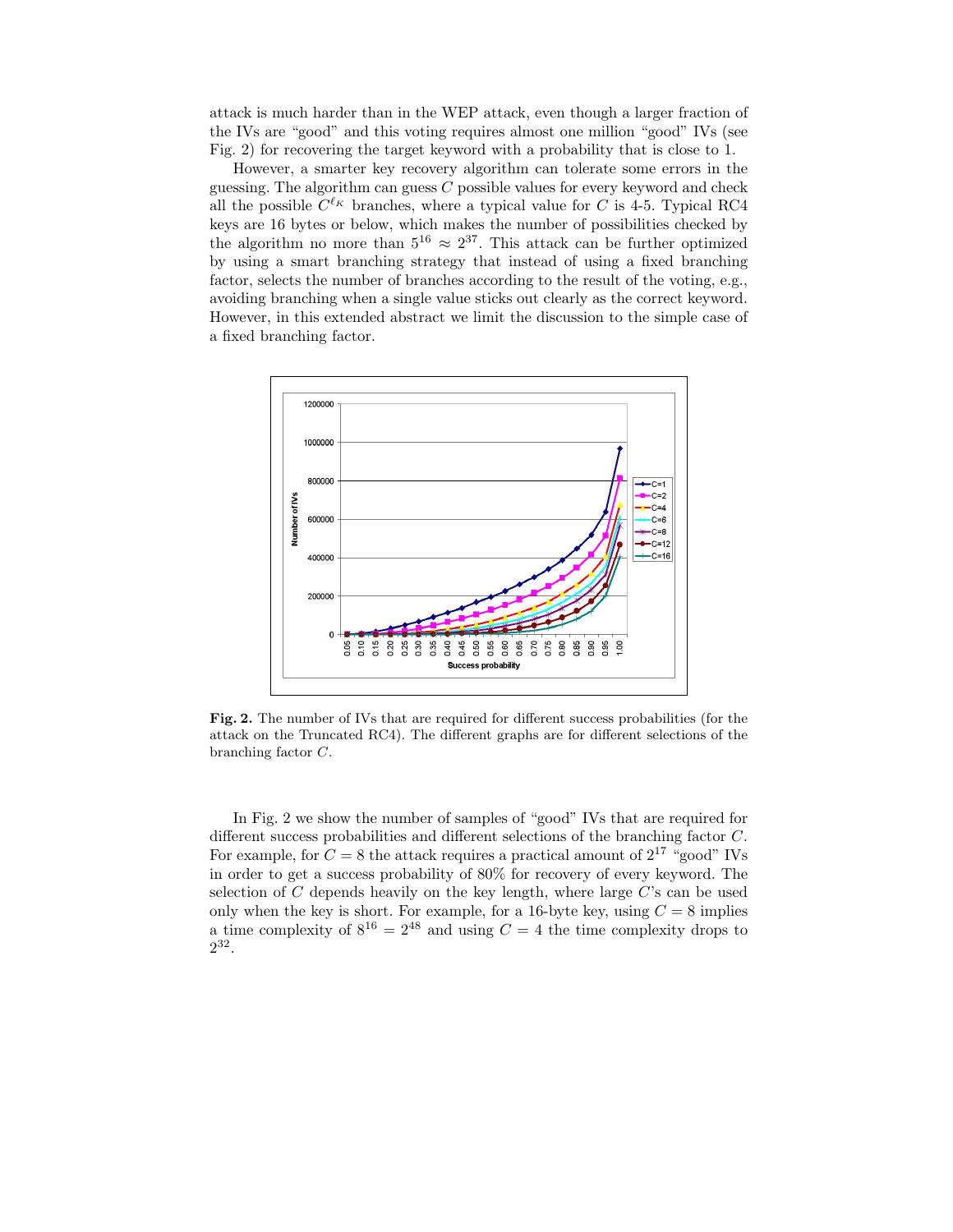In the known (random) IV model the data complexity increases by a factor of N, which is the expected number of IVs until a "good" one is found. With the above parameter setting the data complexity for a known IV attack grows to  $2^{25}$  whereas the time complexity remains the same  $2^{48}$ .

### **5 The Fork Model**

In this section we discuss a situation where many identical instances of RC4 diverge at a certain point, i.e., at a certain point they have the same state (permutation and indices) and afterwards some small change to the state occurs, causing each of the instances to evolve differently. A small change in this context may be a change in  $j$  and possibly change to a small number of permutation entries. We show that in this model, given a sufficient number of instances the permutation at the divergence point can be recovered.

The attack goes iteratively over the permutation entries and recovers one permutation value at a time. Let  $S$  be the permutation in the divergence point and let t be an index for which the attacker wants to reveal  $S[t] = x$ . The attacker waits until the round where the index i reaches location t and looks at the keystream word that was emitted at that point. If the attacker is lucky, the value x remains in location t until that round (we denote this event as  $A$ ) and due to the glimpse property the emitted value will be biased towards  $i-S[j] = i-x$ (we denote the event where  $z = i - x$  by B). Using Lemma 1 (which is proved in Appendix B) we estimate the probability of A with  $p_A = 1/e$  and the glimpse property guarantees that the event B occurs with probability  $2/N$ . Assuming independence of the events and uniform distribution of the output when both event do not occur (when one event does not occur the probability if 0) we get

$$
\mathbb{P}[x=i-z] = \mathbb{P}[A,B] + \mathbb{P}[\neg A,\neg B] \cdot 1/N =
$$
  
= 2/N \cdot p\_A + (1 - 2/N) \cdot (1 - p\_A) \cdot 1/(N - 1) \approx  
\approx 2/N \cdot p\_A + (1 - p\_A) \cdot 1/N =  
= 1/N \cdot (1 + p\_A) \approx  
\approx 1/N \cdot (1 + 1/e) (13)

This probability was verified through simulations and indeed the correct  $x$  value has a significant advantage on other guesses. Through using a voting mechanism where votes are given to values  $i-z$ , the correct value of x is expected to noticeably stick out. In Fig. 3 we analyze the number of iterations that are required for recovery of x under these circumstances. After  $20,000$  iterations, every permutation entry is recovered with success probability of 80%. The iterative step is repeated for each of the permutation entries and under reasonable assumptions of independency the same data can be reused for each of the locations.

Notice that in the case where 80% of the guesses are correct, there are still 50 permutation entries that are guessed incorrectly. However, the attacker can avoid guesses that have only small advantage and use only those with high level of confidence. As was shown in [KM+98] having a significant part of the permutation provides the critical mass for completion of the state recovery task.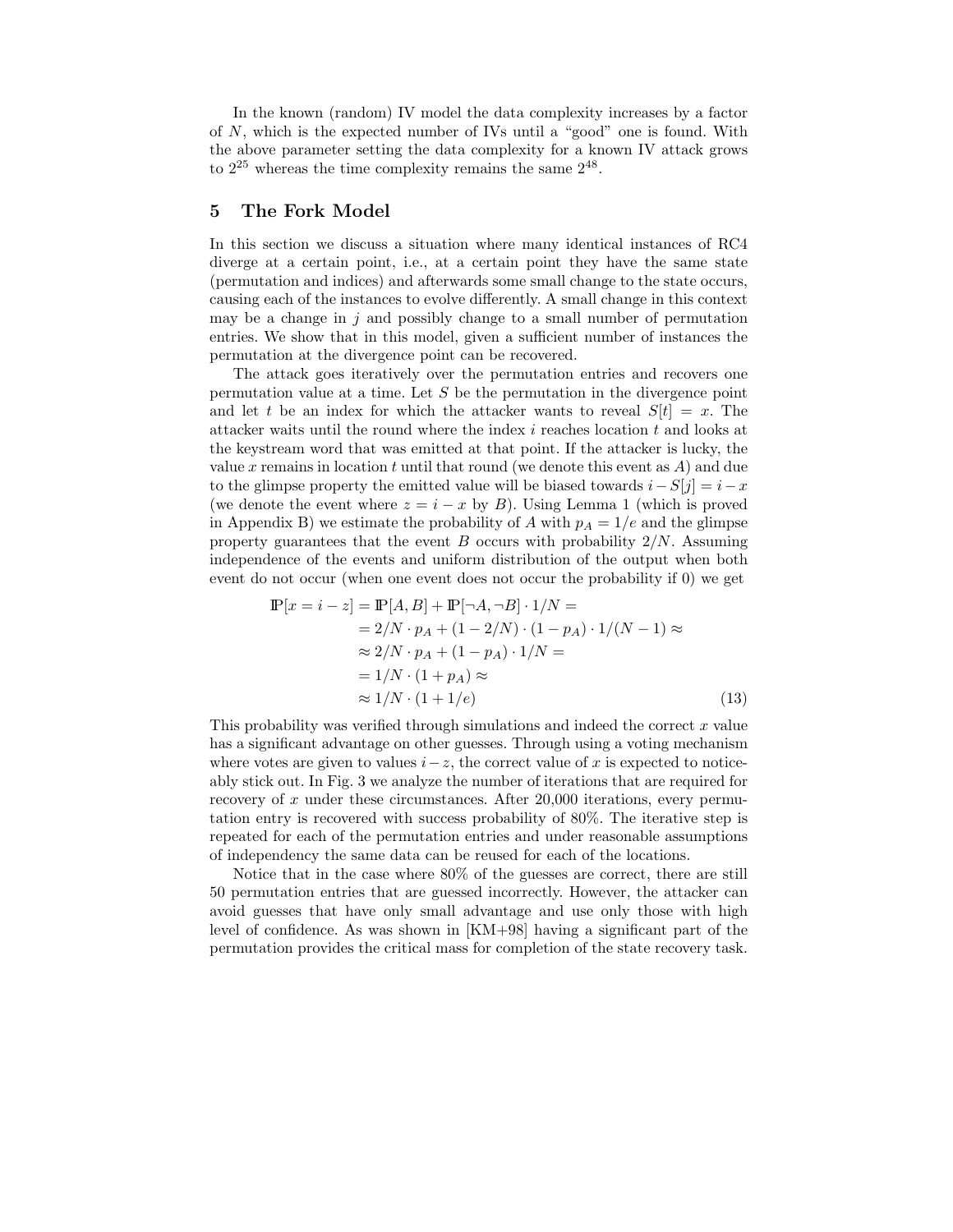

Fig. 3. The number of IVs that are required for different success probabilities (for the attack on RC4 in the fork model.)

# **6 Attacking the Succeeding IV Mode**

While presenting a practical key recovery attack for the preceding IV mode, Fluhrer et-al only showed is [FMS01] several sets of weak keys for the succeeding IV mode.

However, this mode of operation "almost" realizes the fork model, where the first rounds of the KSA use an identical part of the key (the root key) whereas the following rounds use different part of the key (IVs). The "almost" is due to the fact that the KSA does not output words and thus the first leakage occurs only in the beginning of the PRGA, i.e., after  $N - \ell_K$  rounds that ruin  $N - \ell_K$ entries from the divergence permutation.

However, this hurdle can be overcome through appropriate adjustments. In order to reveal a single permutation entry, the attacker can direct the leakage of this value to a fixed location  $\ell_K$ , which leaks through the  $\ell_K^{th}$  keystream word.<br>In overy step of the attack the attacker fixes  $I_V^{[0]}$  and uses varying value

In every step of the attack, the attacker fixes  $IV[0]$  and uses varying values for the rest of the IV. After  $\ell_K$  rounds of using words of the root key, The index  $j$  in round  $\ell_K$  depends on the "keyword"  $IV[0]$  in an additive manner and thus every value IV<sup>[0]</sup> implies a different  $j_{\ell_K}$ , a different value in location  $\ell_K$  after round  $\ell_K$  and eventually a leakage of a different permutation entry to the  $\ell_K^{th}$ keystream word.

Thus for every value of  $IV[0]$  a new value leaks to the keystream. Notice that the keywords are used in an additive manner and thus any increase of  $IV[0]$  causes a similar increase in j at the corresponding round and eventually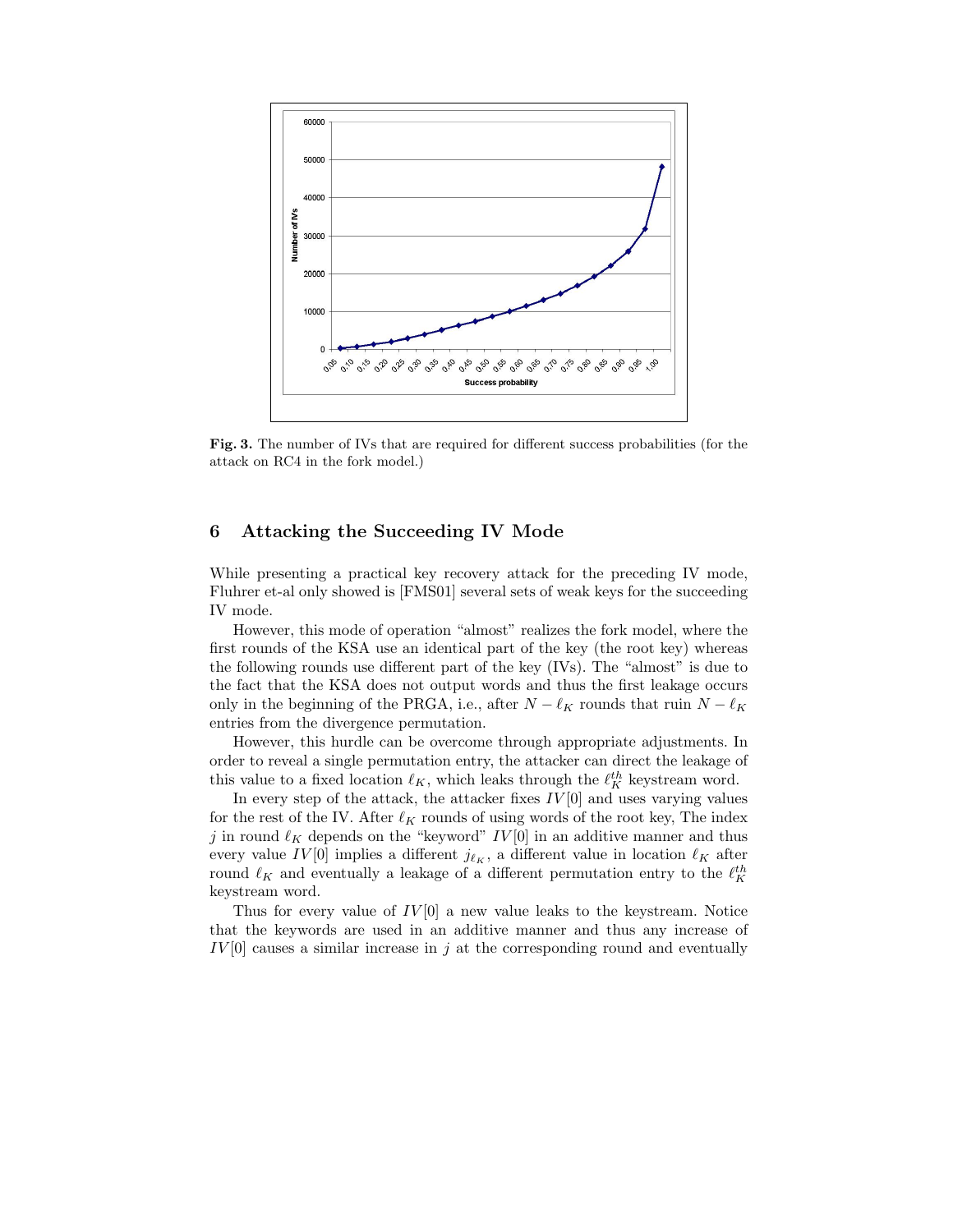the attacker learns the permutation at the divergence point, but with a fixed shift that depends on the unknown  $j_{\ell_K-1}$ , and needs to try all possible 256 shifts in order to recover the correct permutation. Notice that  $j_{\ell_K-1}$  is unknown at this stage and thus every step of the attack (with a fixed  $IV[0]$ ) exposes a permutation entry from an unknown location. Thus the attacker needs to try all possible values for  $j_{\ell_K-1}$  in order to complete the recovery of the permutation.

Since every stage of the attack needs IVs with different  $IV[0]$ , data cannot be reused for the different stages and a multiplicative factor of  $N$  should be considered when evaluating the amount of data that is needed for the attack, i.e., instead of recovering the permutation with  $2^{14}$  keystreams and IVs the attack needs  $2^{22}$  keystreams and IVs. The number of steps is proportional to the amount of IVs.

Notice that the attack is somewhat wasty as it always works with one location out of the  $\ell_K$  locations that leak information to the keystream. This attack can thus be further optimized for at least partial reuse of the data. The optimized attack uses only  $N/\ell_K$  values for  $IV[0]$  that have additive differences of  $\ell_K$ between them, and each of these values is reused for recovering  $\ell_K$  permutation entries. This optimization improves the data complexity of the attack by a factor of  $\ell_K$  and thus for a 16-byte key, the data complexity of the attack drops to  $2^{20}$ . However, this optimization works only in the chosen IV model.

The last step of the attack is a recovery of the root key from the permutation. An efficient implementation of this stage is described in the appendix of [FMS01].

# **7 Fault Attack on RC4**

In this section we describe a fault attack on RC4 that is based on realization of the fork model.

### **7.1 The Attack Model**

We assume that the attacker can apply several types of faults to the cryptographic device; In a data fault the attacker causes some bit flipping changes to RAM or internal registers. In a flow Fault the attacker causes small changes to the flow of the executed program, e.g., skipping an instruction, changing the address of accessed memory, etc.

Following [HS04] we assume that the attacker has only limited control over the fault, that he can select the fault area but not a particular bit and that he has no knowledge on which fault eventually occurred and when exactly had it happened. As usually assumed in fault analysis, we assume that the attacker can reset the system with the same key, i.e., cause the system to get back to the original configuration, cancelling the previously made faults and reuse the same key. This model is somewhat conservative, but more realistic than a model where the attacker is more powerful.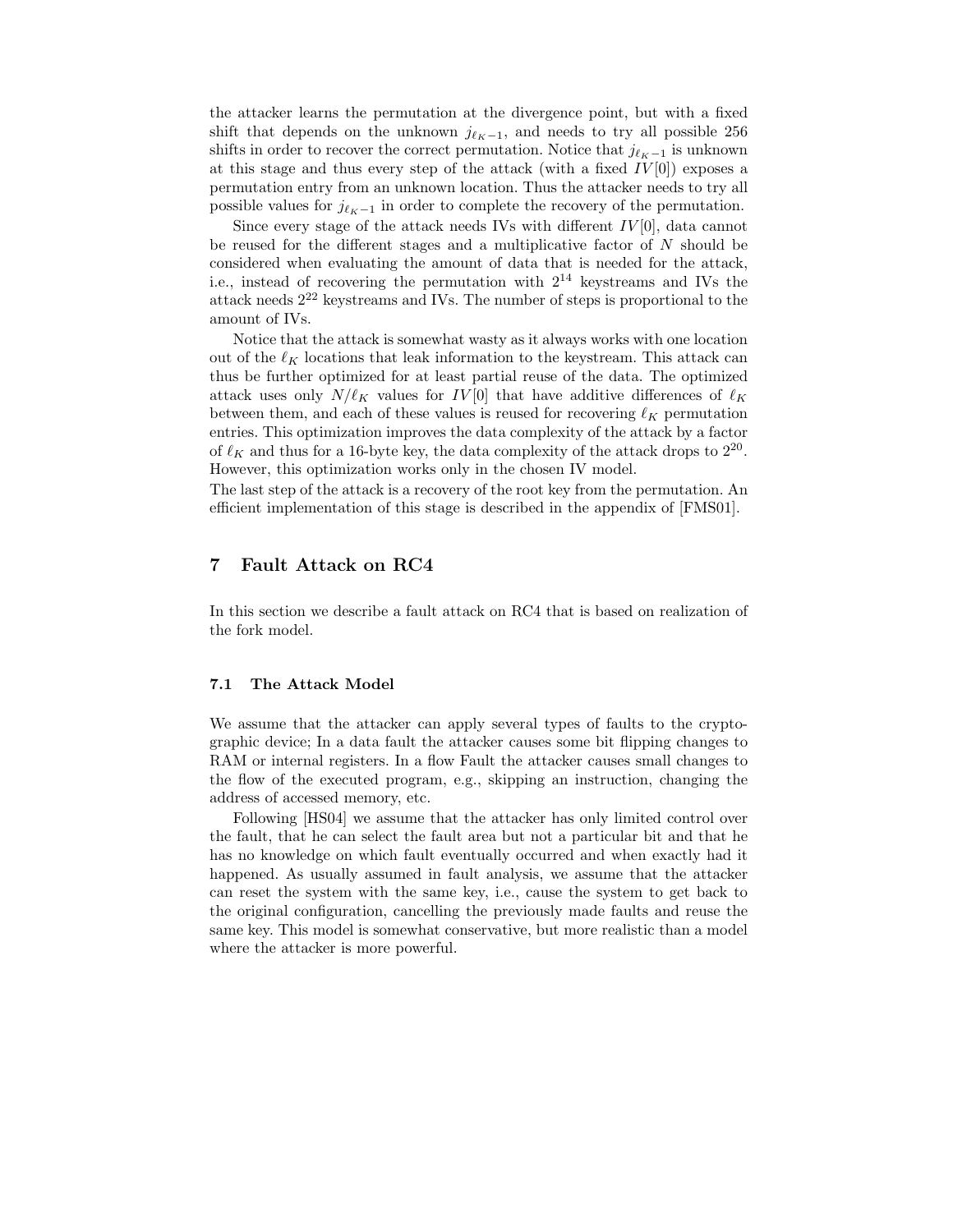#### **7.2 The Attack**

The objective of the attack is to recover the initial permutation of RC4  $S_0$ , which is the output of the KSA and the input of the PRGA. Other permutations can be recovered through similar approach. The attacker injects to the PRGA process faults that change the progression of  $j$ , where in order to do that, the attacker needs to inject either a fault to j or a fault to one of the entries of  $S$  that are located closely after the index i.

The identical part of the instances is the execution until the fault and the divergence is in the fault. By reusing the analysis from Sect. 5 we conclude that the number of faults that are required for recovery of the state that precede the fault is  $2^{14}$ .

#### **8 Summary**

In this paper we presented several new attacks of RC4, all relying on a combination of a leakage of state information to the keystream with a slow evolution of the state, both of which are inherent properties of RC4 fundamental mechanisms. Since the leakage is from a "moving target" part of the state we could not exploit it to attack the keystream generation of RC4 and the applicability of the attack is limited to particular modes of operation.

We proved the common belief that throwing 256 words removes all the vulnerabilities of RC4 initialization to be faulty by showing that the preceding IV mode remains weak even in this case. Despite of the fact that the attack is applicable only for a particular key-IV combination method, we believe that similar attacks on equivalent key-IV combination methods such as exclusive-or and succeeding IV, are not out of reach. RC4 KSA is intolerably sensitive to related key analysis and minimal control is sufficient for an attacker to direct this leakage to desired places.

RSA Security recommends in [RSA01] on employing *at least one* of omitting 256 bytes and employing stronger key-IV combination method. From our findings this recommendation turns to be insufficient as it "allows" modes of operation that are completely insecure. Our recommendation is to avoid using RC4 without employing both strengthening methods or at least to throw a longer prefix of the keystream as proposed by Mironov in [Mir02] .

In addition, we presented attacks on the succeeding IV mode than are stronger than previously known ones and a new fault attack that is comparable to known ones in its complexity.

# **References**

- [Fin94] Hal Finney: An RC4 Cycle that Can't Happen. (1994)
- [Roo95] Andrew Roos: A Class of Weak Keys in the RC4 Stream Cipher. Posted to sci.crypt (1995)
- [Jen96] Robert J. Jenkins: Isaac and RC4. http://burtleburtle.net/bob/rand/isaac.html.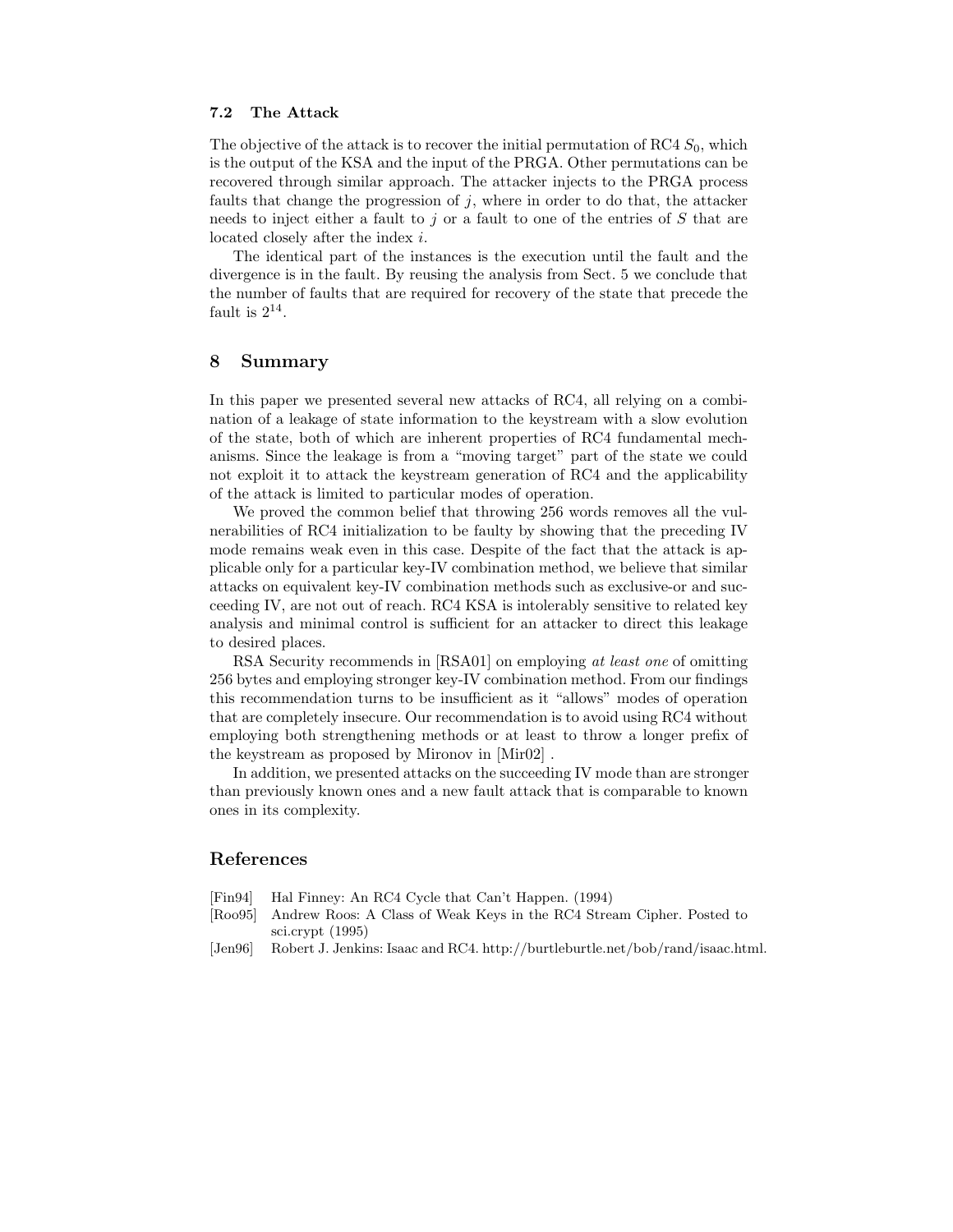- [Gol97] Jovan Dj. Golić: Linear Statistical Weakness of Alleged RC4 Keystream Generator. EUROCRYPT 1997: 226-238
- [KM+98] Lars R. Knudsen, Willi Meier, Bart Preneel, Vincent Rijmen and Sven Verdoolaege: Analysis Methods for (Alleged) RC4. ASIACRYPT 1998: 327-341
- [MT98] Serge Mister, Stafford E. Tavares: Cryptanalysis of RC4-like Ciphers. Selected Areas in Cryptography 1998: 131-143
- [Gol00] Jovan Dj. Golić: Iterative Probabilistic Cryptanalysis of RC4 Keystream Generator. ACISP 2000: 220-233
- [GW00] Alexander L. Grosul and Dan S. Wallach: a Related-Key Cryptanalysis of RC4. Technical Report TR-00-358, Department of Computer Science, Rice University (2000)
- [FM00] Scott R. Fluhrer and David A. McGrew: Statistical Analysis of the Alleged RC4 Keystream Generator. FSE 2000: 19-30
- [MS01] Itsik Mantin and Adi Shamir: A Practical Attack on Broadcast RC4, FSE 2001: 152-164
- [FMS01] Scott R. Fluhrer, Itsik Mantin and Adi Shamir: Weaknesses in the Key Scheduling Algorithm of RC4. Selected Areas in Cryptography 2001: 1-24
- [Man01] Itsik Mantin: The Security of the Stream Cipher RC4. Master Thesis (2001) The Weizmann Institue of Science
- [SIR01] Adam Stubblefield, John Ioannidis, Aviel D. Rubin: Using the Fluhrer, Mantin, and Shamir Attack to Break WEP. NDSS 2002
- [RSA01] RSA Security Response to Weaknesses in Key Scheduling Algorithm of RC4. Technical Report, RSA Data Security (2001)
- [Mir02] Ilya Mironov: (Not So) Random Shuffles of RC4. CRYPTO 2002: 304-319
- [PP03] Souradyuti Paul, Bart Preneel: Analysis of Non-fortuitous Predictive States of the RC4 Keystream Generator. INDOCRYPT 2003: 52-67
- [PP04] Souradyuti Paul, Bart Preneel: A New Weakness in the RC4 Keystream Generator and an Approach to Improve the Security of the Cipher. FSE 2004: 245-259
- [Zol04] Bartosz Zoltak: VMPC One-Way Function and Stream Cipher. FSE 2004: 210-225
- [HS04] Jonathan J. Hoch, Adi Shamir: Fault Analysis of Stream Ciphers. CHES 2004: 240-253
- [BGN05] Eli Biham, Louis Granboulan, Phong Q. Nguyen: Impossible Fault Analysis of RC4 and Differential Fault Analysis of RC4. FSE 2005: 359-367
- [Max05] Alexander Maximov: Two Linear Distinguishing Attacks on VMPC and RC4A and Weakness of RC4 Family of Stream Ciphers. FSE 2005: 342-358
- [Man05] Itsik Mantin: Predicting and Distinguishing Attacks on RC4 Keystream Generator, EUROCRYPT 2005: 491-506
- [TS+05] Yukiyasu Tsunoo, Teruo Saito, Hiroyasu Kubo, Maki Shigeri, Tomoyasu Suzaki, and Takeshi Kawabata: The Most Efficient Distinguishing Attack on VMPC and RC4A, SKEW 2005

# **A Availability of the Glimpse**

The existence of the glimpse stems from the usage of permutation access of depth two when selecting the output value. In Conjecture 1 we generalize the glimpse in a different direction than Theorem 2 and claim that the glimpse will exist for almost any output selection function of depth two.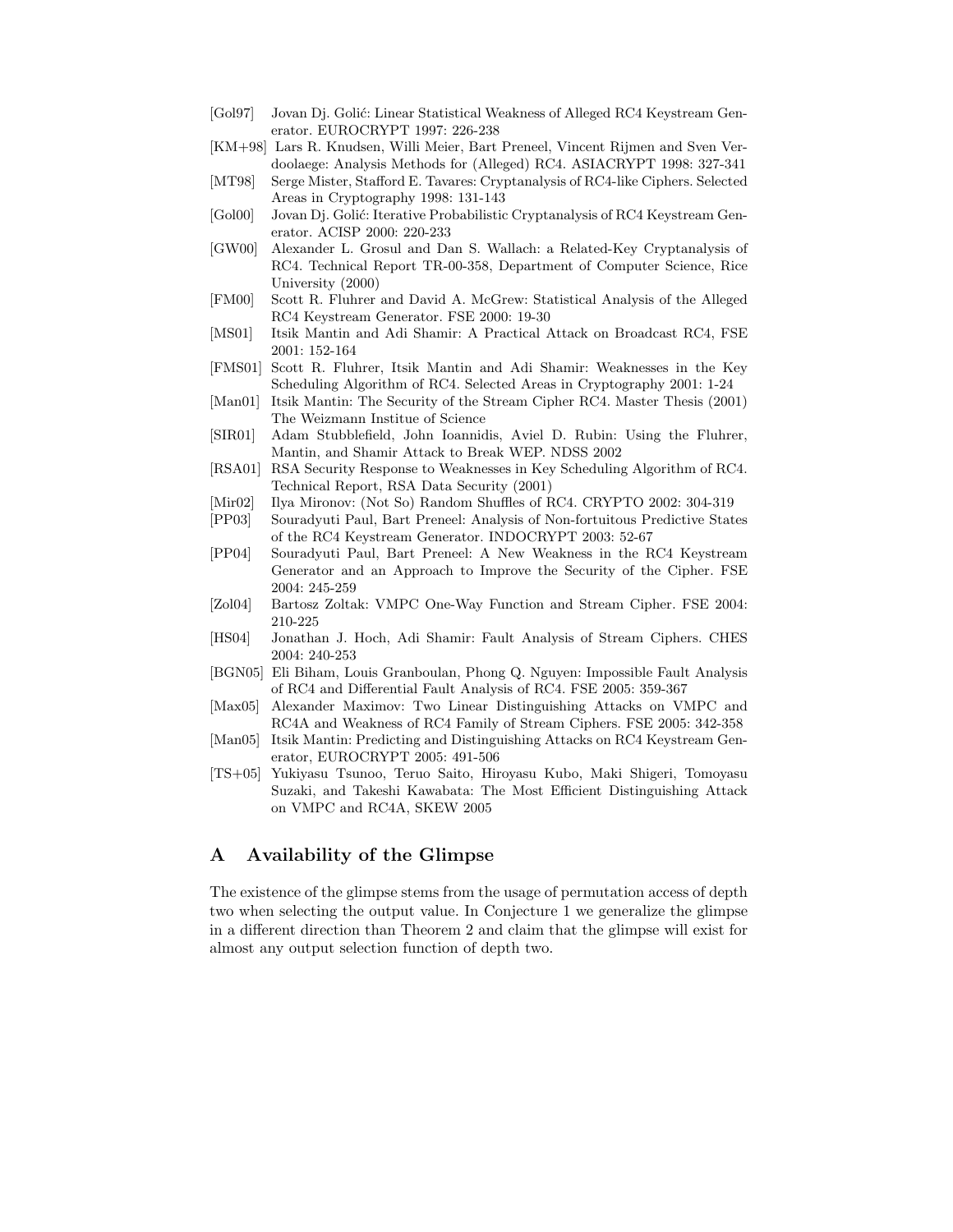We begin with defining a general output selection function. Let  $f, g : [N] \rightarrow$ [N] be invertible functions and denote the corresponding inverse functions by F and G respectively. Let  $h : [N] \times [N] \rightarrow [N]$  be a 2-parameter function that is invertible in each of its parameters, and let  $H_1$  and  $H_2$  be the inverse functions of h where

$$
\forall X, Y \in [N], H_1(X, h(X, Y)) = Y, H_2(h(X, Y), Y) = X
$$

*Conjecture 1 (The Generalized Glimpse Conjecture).* Let  $Z(S, i, j) \stackrel{def}{=} f(S[h(S[g(i)], S[j])])$  be an output selection function of an RCA-like keystream generator. Then RC4-like keystream generator. Then,

$$
\mathbb{P}_{j \in R[N], S \in R} \mathcal{P}[N][S[j] = H_1(F(Z(S, i, j)), g(i))] \approx 2/N \tag{14}
$$

We will give the intuition behind Conjecture 1. In order to simplify the expressions we define  $Z' \stackrel{def}{=} F \circ Z$  and  $i' \stackrel{def}{=} g(i)$  and thus given that  $Z'$ <br>S[b(S[i'] S[i])] we need to show that  $(S, i, j) \stackrel{def}{=}$  $S[h(S[i'], S[j])]$  we need to show that

$$
\mathbb{P}_{j \in R[N], S \in R} \mathcal{P}[N][S[j] = H_1(Z'(S, i, j), i')] \approx 2/N \tag{15}
$$

We define two functions over the domain of RC4 states and two corresponding events. The internal dependency function  $IDF(S, i', j)$  is defined as  $h(S[i'], S[j])$ <br>and the event where  $i' = IDF(S, i', j)$  is denoted as  $A_{LDE}$ . The external depenand the event where  $i' = IDF(S, i', j)$  is denoted as  $A_{IDF}$ . The external dependency function  $EDF(S, i', j)$  is defined as  $H_i(Z'(S, i', j), i')$  and the event where dency function  $EDF(S, i', j)$  is defined as  $H_1(Z'(S, i', j), i')$  and the event where  $S[i] = EDE(S, i', j)$  is denoted as  $A_{DDE}$  Our arguments follow the original  $S[j] = EDF(S, i', j)$  is denoted as  $A_{EDF}$ . Our arguments follow the original proof of the glimpse proof of the glimpse.

We observe two cases. In the first case  $A_{IDF}$  occurs. In that case  $A_{EDF}$ occurs with probability 1 in the same manner as the original glimpse

$$
z' \stackrel{def}{=} Z'(S, i, j) = S[h(S[i'], S[j])] = S[i'] \tag{16}
$$

$$
i' = h(S[i'], S[j]) = h(z', S[j])
$$
\n(17)

$$
S[j] = H_1(z', i') = H_1(F(Z(S, i, j)), g(i))
$$
\n(18)

In the other case,  $IDF(S, i, j)$  is almost random and with the uncertainty in S and j causes a distribution that is very close to uniform for z'. Thus the probability of  $A_{EDD}$  is  $1/N$ ,  $1+(1-1/N)$ ,  $1/N \approx 2/N$ probability of  $A_{EDF}$  is  $1/N \cdot 1 + (1 - 1/N) \cdot 1/N \approx 2/N$ .

# **B RC4 State Evolution**

RC4 permutation evolves fairly rapidly with the generation, where on every round two values change locations. The index i progresses in a predictive manner traversing the permutation sequentially and thus guarantees that no location or value is left untouched during a sequence of N rounds (it is possible that a value is swapped with itself). The index  $j$  adds pseudo-randomness to the state progression by jumping between the permutation entries in a seemingly